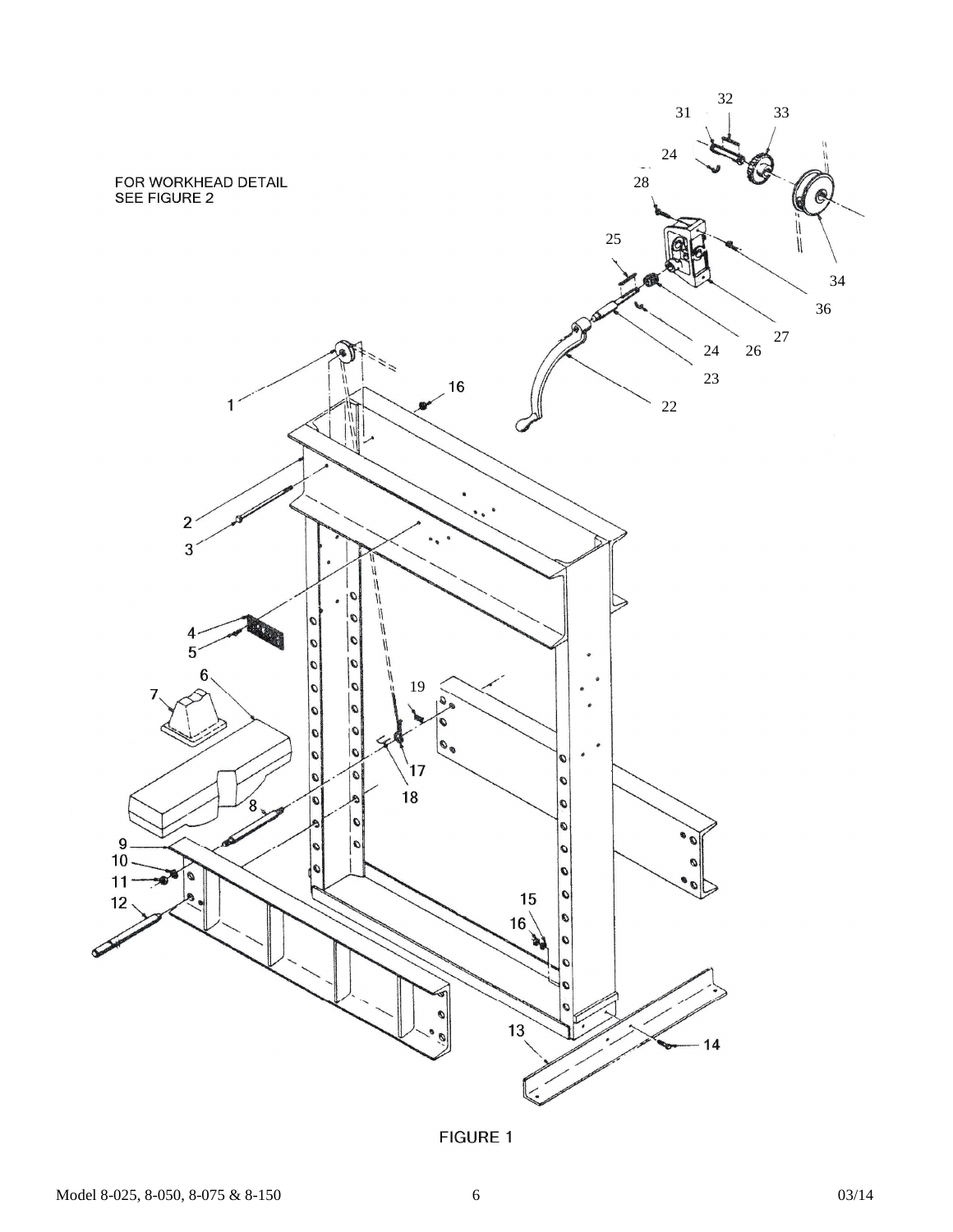

FIGURE 2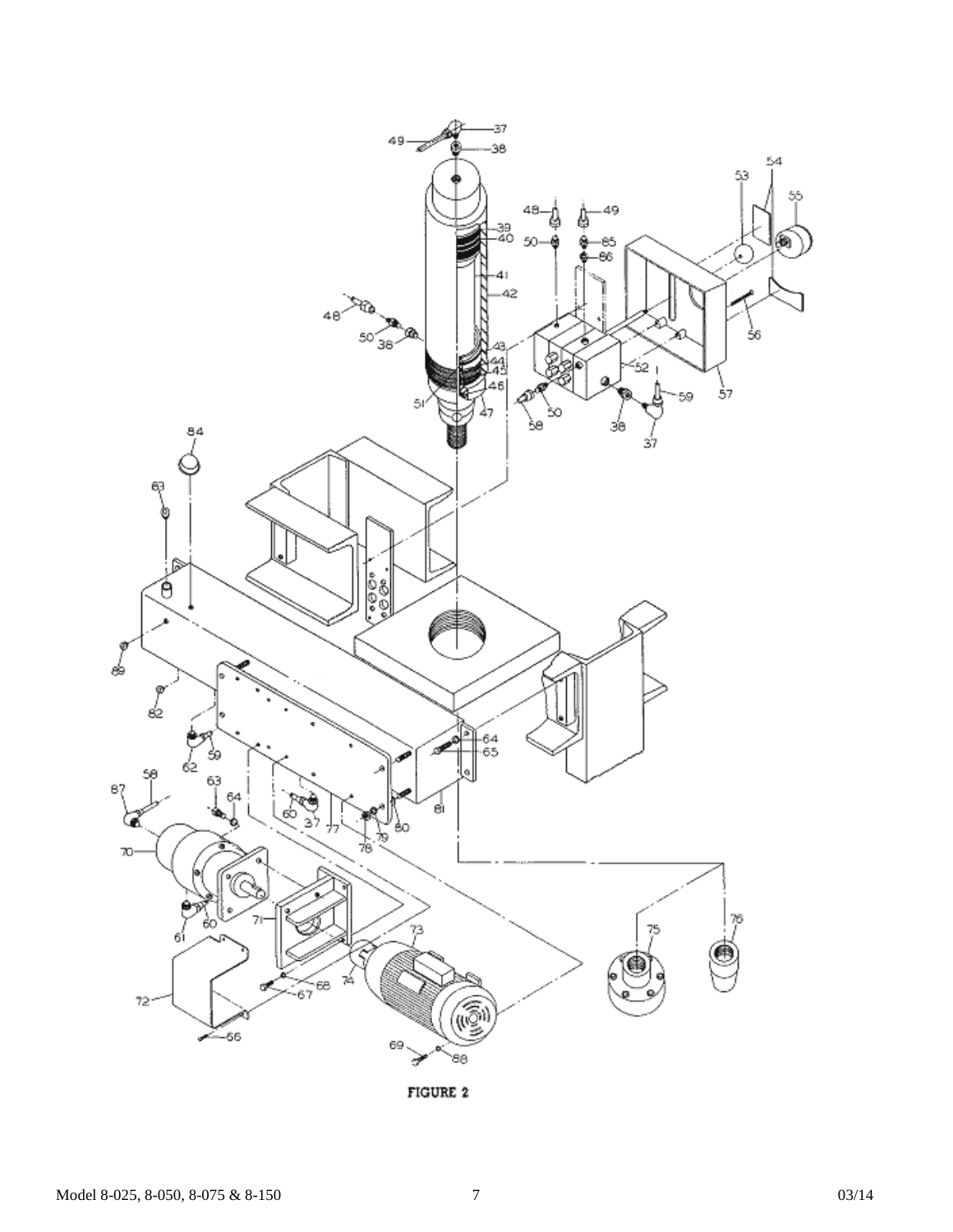**Figure 1**

| <b>Item</b>     | <b>Part Name</b>                      | <b>Model</b>             | <b>Model</b> | <b>Model</b>   | <b>Model</b>   | Qty                     |
|-----------------|---------------------------------------|--------------------------|--------------|----------------|----------------|-------------------------|
|                 |                                       | 8-025                    | 8-050        | 8-075          | $8 - 150$      |                         |
| $\mathbf 1$     | Pulley                                | 602                      | 602          | 727            | 1563           | $\overline{c}$          |
| $\overline{2}$  | Frame                                 | 708303                   | 708462       | 408452         | 408315         | $\overline{1}$          |
| $\overline{3}$  | 3/8-16x8 1/2 Hex Cap Screw            | 433420                   | 43342        | N/A            | N/A            | $\overline{2}$          |
| $\overline{3}$  | 1/2-13X10" Hex Cap Screw              | N/A                      | N/A          | 43361          | N/A            | $\overline{4}$          |
| $\overline{3}$  | 3⁄4-10X14" Hex Cap Screw              | N/A                      | N/A          | N/A            | 43720          | $\overline{4}$          |
| $\overline{4}$  | Name Plate                            | 81002                    | 81002        | 81002          | 2252           | $\mathbf{1}$            |
| $\overline{5}$  | 6-32x1/4" Self Tapping Screw          | 43876                    | 43876        | 43876          | 43876          | $\overline{4}$          |
| $\,6$           | <b>Table Plate</b>                    | 545                      | 545          | 702            | 1534           | $\overline{2}$          |
| $\overline{7}$  | V-Block                               | 336                      | 336          | 336            | 1576           | $\overline{2}$          |
| 8               | <b>Table Spacer</b>                   | 716692                   | 568          | 716            | 1553           | $\overline{4}$          |
| $\overline{9}$  | <b>Table Channel</b>                  | 4100                     | 4100         | 2243           | 4207           | $\overline{2}$          |
| 10              | 5/8" Lockwasher                       | 43648                    | 43648        | 43648          | N/A            | $\overline{4}$          |
| 10              | 3/4" Lockwasher                       | N/A                      | N/A          | N/A            | 43649          | $\overline{4}$          |
| 11              | 5/8-11 HEX Nut                        | 43917                    | 43917        | 43917          | N/A            | $\overline{4}$          |
| 11              | 3/4-10 Hex Nut                        | N/A                      | N/A          | N/A            | 43919          | $\overline{4}$          |
| 12              | Table Pin                             | 2256                     | 2256         | 2256           | N/A            | $\overline{4}$          |
| $\overline{12}$ | <b>Table Pin</b>                      | N/A                      | N/A          | N/A            | 1555           | $\overline{6}$          |
| 13              | Base Angle                            | 566                      | 566          | 566            | 1551           | $\overline{2}$          |
| 14              | 1/2-13X1-1/4" Hex Cap Screw           | 43348                    |              | 43349          | 1551           | $\overline{4}$          |
| 14              | 1/2-13X1-1/2" Hex Cap Screw           |                          | 43349        |                |                |                         |
| 14              | 5/8-11X1 3⁄4 Hex Cap Screw            | N/A                      | N/A          | N/A            | 43365          | $\overline{4}$          |
| 15              | $\overline{\frac{1}{2}}$ " Lockwasher | 43647                    | 43647        | 43647          | N/A            | $\overline{4}$          |
| 15              | 5/8 Lockwasher                        | N/A                      | 43648        | N/A            | 43648          | $\overline{4}$          |
| 16              | $1/2 - 13$ Hex Nut                    | 43916                    | 43916        | 43916          | N/A            | $\overline{4}$          |
| 16              | 5/8-11 Hex Nut                        | N/A                      | 43917        | N/A            | 43917          | $\overline{4}$          |
| 17              | Cable                                 | 580                      | 580          | 580            | 1562           | $\mathbf 1$             |
| 18              | Cable Clamp                           | 991                      | 991          | 583            | 583            | $\overline{4}$          |
| $\overline{22}$ | <b>Hand Crank Assembly</b>            | 701653                   | 701653       | 701653         | 701653         | $\mathbf 1$             |
| 23              | Worm Shaft                            | 384                      | 7530         | 384            | 742            | 1                       |
| 25              | Worm Key                              | 386                      | 386          | 386            | 746            | $\mathbf 1$             |
| $\overline{26}$ | Worm                                  | 385                      | 385          | 385            | 744            | $\mathbf 1$             |
| $\overline{27}$ | <b>Hoist Frame</b>                    | 725                      | 725          | 725            | 739            | $\mathbf 1$             |
| 28              | 3/8-16x2 1/2 Hex Cap Screw            | 43335                    | 43335        | 43335          | N/A            |                         |
| 28              | 3/8-16X2-3/4" Hex Cap Screw           | 43335                    | 43335        | 43335          | 43353          | $\overline{\mathbf{c}}$ |
| $\overline{30}$ | 3/8-16 Hex Nut                        | 43912                    | 43912        | 43912          | N/A            | $\overline{2}$          |
| 30              | $1/2 - 13$ Hex Nut                    | N/A                      | N/A          | N/A            | 43916          |                         |
| 31              | Drum Shaft                            | 724                      | 724          | 724            | 741            | 1                       |
| 32              | Drum Key                              | 737                      | 737          | 737            | 745            | 1                       |
| 33              | Worm Gear                             | 736                      | 736          | 736            | 743            | $\mathbf{1}$            |
| 34              | Cable Drum                            | 723                      | 723          | 723            | 740            | $\mathbf{1}$            |
| 35              | <b>Retaining Ring</b>                 | 43983                    | 43983        | 43983          |                |                         |
| 36              | <b>Retaining Ring</b>                 | $\blacksquare$           |              | $\blacksquare$ | 43982          |                         |
| 36              | Grooved Pin                           | $\overline{\phantom{a}}$ |              | $\blacksquare$ | 44062          |                         |
| 37              | <b>Tube Elbow</b>                     | 1252                     | 1252         | 1252           | 1944           | 1                       |
| 38              | <b>Bushing</b>                        | 1657                     | 1657         | 1657           | N/A            | 1                       |
|                 |                                       |                          | 37041        | 37046          | 37051          | $\overline{c}$          |
| 39              | Wear Ring                             | 37036<br>17976           | 17878        | 17942          |                | $\mathbf{1}$            |
| 40              | T-Ring                                |                          |              |                | 37052          |                         |
| 41              | Piston                                | 35811                    | 35563        | 35575          | 35585          | 1                       |
| 42              | Cylinder                              | 34321                    | 35561        | 35589          | 35584          | 1                       |
| 43              | O-Ring                                | 29637                    | 29638        | 37048          | 25823          | 1                       |
| 44              | $\overline{T}$ -Ring                  | 37037                    | 37044        | 36311          | 37054          | 1                       |
| 45              | Wear Ring                             | 37038                    | 37045        | 37050          | 37055          | 1or <sub>2</sub>        |
| 46              | Oil Seal                              | 944                      | 1477         | 1357           | 1524           | 1                       |
| 47              | PistonGuide                           | 34322                    | 35562        | 35573          | 35592          | $\mathbf{1}$            |
| 48              | Tube Valve to bot. cyl.               |                          |              |                | $\blacksquare$ | 1                       |
| 49              | Tube valve to top cyl                 |                          |              |                | $\blacksquare$ | 1                       |
| 50              | Straight fitting                      | 17920                    | 17920        | 17920          | 17920          | 3                       |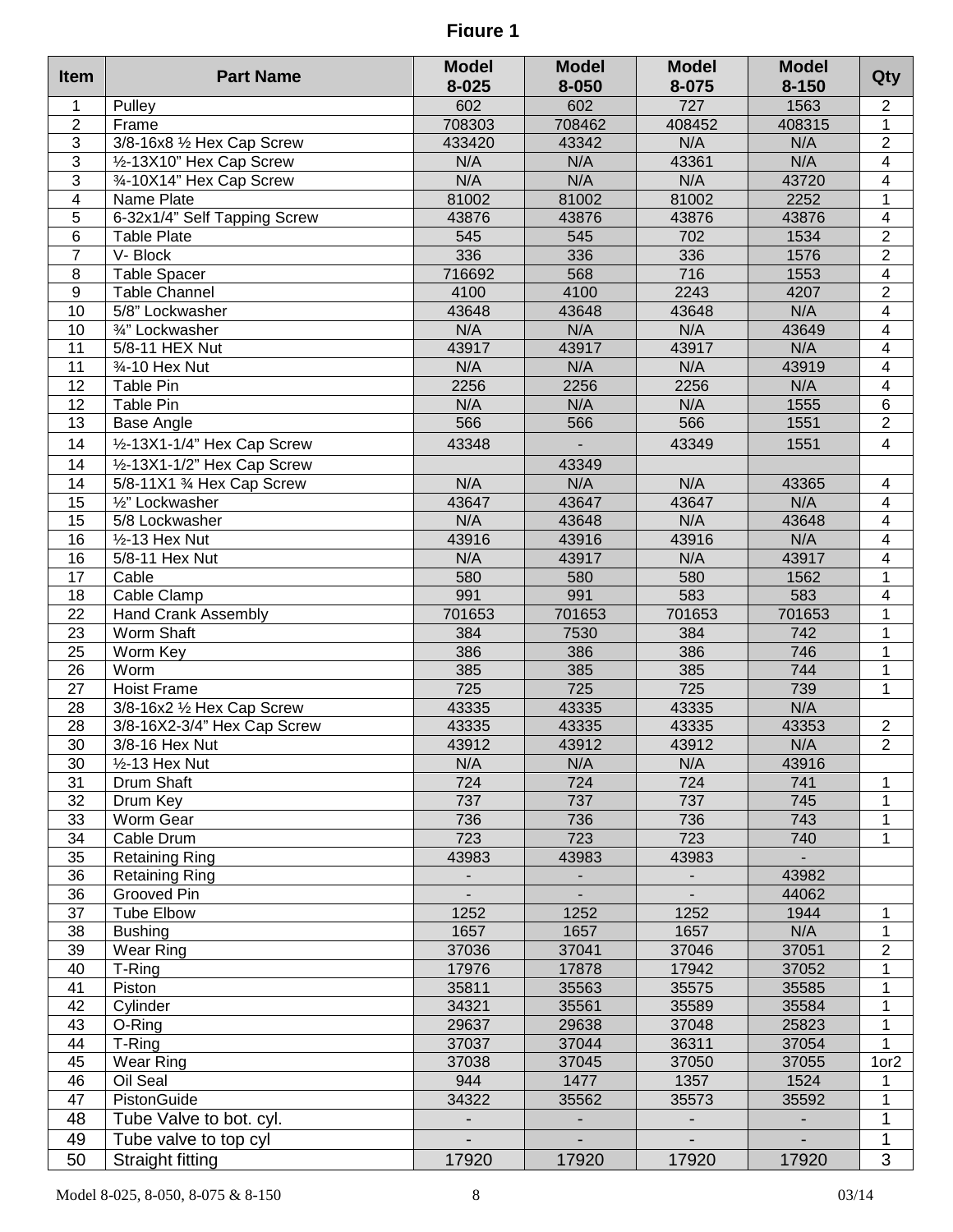| 51              | Back up washer                                                       | 37040          | 37043          | 37049                    | 37053                    | 1                        |
|-----------------|----------------------------------------------------------------------|----------------|----------------|--------------------------|--------------------------|--------------------------|
| 52              | Manual 4 way valve                                                   | 29662          | 29662          | 29662                    | 29662                    | 1                        |
| 53              | Tube Valve to gauge                                                  |                |                |                          |                          | 1                        |
| 54              | Panel decal                                                          | 36590          | 36590          | 36590                    | 36590                    | 1                        |
| 55              | Gauge                                                                | 71270          | 71271          | 71272                    | 71273                    | 1                        |
| 56              | 10-24x2-3/4" mach. Flat hd. Screw                                    | 300248         | 300248         | 43821                    | 43821                    | $\overline{\mathbf{4}}$  |
| 57              | <b>Control Panel</b>                                                 | 81395          | 81395          | 81395                    | 81395                    | $\overline{1}$           |
| 58              | Tube pump to valve                                                   |                |                |                          |                          | 1                        |
| 59              | Tube valve to reservoir                                              |                |                |                          |                          | 1                        |
| 60              | Tube reservoir to pump                                               |                |                |                          |                          | 1                        |
| 61              | Tube elbow                                                           |                |                |                          |                          |                          |
| 62              | Tube elbow                                                           |                |                |                          |                          |                          |
| 63              | 1/2-13x1 Socket Hd Cap screw                                         | 43469          | 43347          | 43469                    |                          | 4                        |
| 63              | $\frac{1}{2}$ -13x1 $\frac{1}{4}$                                    | 43470          | 43470          | 43470                    | 43470                    | $\overline{\mathcal{A}}$ |
| 64              | 1/2" Lockwasher                                                      | 43647          | 43647          | 43647                    |                          | $\overline{\mathbf{4}}$  |
| 65              | $\frac{1}{2} - 13 \times 3/4$                                        | 43345          | 43345          | 43345                    | $\overline{\phantom{a}}$ | $\overline{4}$           |
| 66              | 10-24x3/8 Pan hd. Screw                                              | 43881          | 43881          | 43881                    | $\blacksquare$           | $\overline{4}$           |
| 67              | 5/16-18x1 Hex Cap Screw                                              | 43315          | 43315          | 43315                    | $\overline{\phantom{a}}$ | $\overline{\mathbf{4}}$  |
| 68              | 5/16" Lockwasher                                                     | 43644          | 43644          | 43644                    | $\overline{\phantom{a}}$ | $\overline{\mathbf{4}}$  |
| 69              | 5/16-18x3/4 Hex Cap Screw                                            | 43314          | 43314          | 43314                    |                          | $\overline{\mathcal{A}}$ |
| 69              | 3/8-16x1 Hex Cap Screw                                               |                |                |                          | 43328                    | $\overline{\mathbf{4}}$  |
| 70              | Pump                                                                 | 301756         | 301756         | 301756                   | 29608                    | 1                        |
| 71              | Pump Support                                                         | 25916          | 25916          | 25916                    | 36299                    | 1                        |
| 72              | <b>Coupling Guard</b>                                                | 36761          | 36761          | 36761                    |                          | 1                        |
| 73              | Motor                                                                |                | 29744          |                          |                          | 1                        |
| 74              | Coupling                                                             | 28498          | 28498          | 28498                    |                          | 1                        |
|                 | <b>Coupling Half</b>                                                 |                |                |                          | 29556                    | 1                        |
|                 | Coupling Half                                                        | $\blacksquare$ | $\blacksquare$ | $\overline{\phantom{a}}$ | 29557                    | 1                        |
|                 | Spider                                                               |                |                | $\overline{\phantom{0}}$ | 29942                    | 1                        |
| 75              | <b>Adapter Flange</b>                                                | 1067           | 1181           | 1400                     | 2029                     | 1                        |
| 76              | Nose Piece                                                           | 942            | 1150           | 3276                     | 1987                     | 1                        |
| 77              | Pump & Motor Base                                                    | 36509A         | 36509A         | 36509A                   | $\blacksquare$           | 1                        |
| 78              | 3/8-16 Nut hex                                                       | 43912          | 43912          | 43912                    | $\overline{\phantom{a}}$ | $\overline{\mathbf{4}}$  |
| $\overline{79}$ | 3/8 Lockwashers                                                      | 43645          | 43645          | 43645                    | $\blacksquare$           | $\overline{4}$           |
| 80              | Washers                                                              | 2248           | 2248           | 2248                     |                          | 4                        |
| 81              | Reservoir                                                            | 36510          | 36510          | 36510                    | 36527                    |                          |
| 82              | $\frac{1}{4}$ Soc pipe plug                                          | 1567           | 1567           | 1567                     | 1567                     | 1                        |
| 83              |                                                                      | 1745           | 1745           | 1745                     | 1745                     | 1                        |
| 84              | 3⁄4 Soc pipe plug<br><b>Breather Filter</b>                          | 29571          | 29571          | 29571                    | 29571                    | 1                        |
| 85              | <b>Straight Fitting</b>                                              | 17920          | 17920          | 17920                    | 1943                     | 1                        |
| 86              | 3/4x1/2 Reducer                                                      |                |                |                          | 1153                     | $\overline{2}$           |
| 87              | <b>Tube Elbow</b>                                                    | 1252           | 1252           | 1252                     | 17974                    | $\mathbf 1$              |
| 88              | 5/16 Lockwashers                                                     | 43644          | 43644          | 43644                    |                          | 4                        |
| 88              | 3/8 Lockwashers                                                      |                |                |                          | 43645                    | $\overline{\mathbf{4}}$  |
| 89              | 1/8 Soc pipe plug                                                    | 589            | 589            | 589                      | 589                      | $\mathbf{1}$             |
|                 | Repair Kit items 39, 40, 43, 44, 45,                                 |                |                |                          |                          |                          |
| 90              | 46, 51                                                               | 711016         | 711017         | 711018                   | 711019                   |                          |
| N/A             | Table Hoist Assembly items<br>22, 23, 24, 25, 26, 27, 31, 32, 33, 34 | 700112-S       | 700112-S       |                          |                          | 1                        |
|                 |                                                                      |                |                |                          |                          |                          |
|                 |                                                                      |                |                |                          |                          |                          |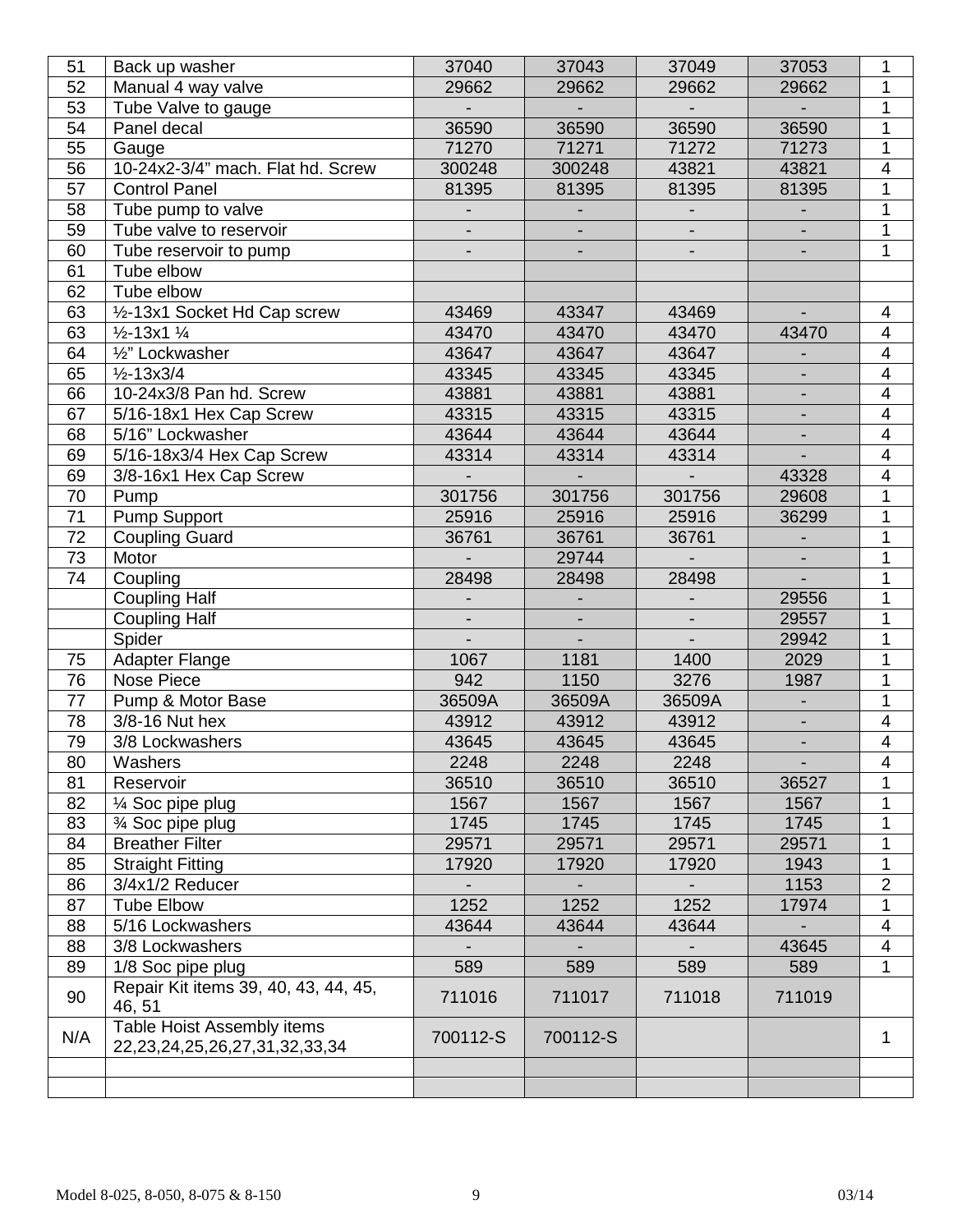## **Work head exploded view**



| <b>Item</b> | <b>Part Name</b>                     | <b>Model</b><br>25 ton | <b>Model</b><br>50 ton | <b>Model</b><br>75 ton | <b>Model</b><br><b>150 ton</b> | Qty            |
|-------------|--------------------------------------|------------------------|------------------------|------------------------|--------------------------------|----------------|
| N           | <b>Adaptor Flange</b>                | 1067                   | 1181                   | 1400                   | 2029                           |                |
| M           | Nose Piece                           | 942                    | 1150                   | 3276                   | 1987                           |                |
|             | Piston                               | 35811                  | 35563                  | 35575                  | 35585                          |                |
| K           | Oil Seal                             | 944                    | 1477                   | 1357                   | 1524                           |                |
| J           | <b>Piston Guide</b>                  | 34322                  | 35562                  | 35573                  | 35592                          |                |
| н           | Teflon wear ring                     | 37038                  | 37045                  | 37050                  | 37055                          | $\overline{2}$ |
| G           | Palmetto ring                        | 37037                  | 37044                  | 36311                  | 37054                          |                |
| F           | Cylinder flange                      | 86610                  | 35565                  | 35593                  | 83880                          |                |
| E           | Back-up washer                       | 37040                  | 37043                  | 37049                  | 37053                          |                |
| D           | $O$ -ring                            | 29637                  |                        | 37048                  | 25823                          |                |
| C           | Teflon wear ring                     | 37036                  | 37041                  | 37046                  | 37051                          | 2              |
| B           | Palmetto Ring                        | 17976                  | 17878                  | 17942                  | 37052                          |                |
| A           | Cylinder                             | 34321                  | 35561                  | 35589                  | 35584                          |                |
| N/A         | Complete assembly                    | 707725                 | 708077                 | 708055                 | 708078                         |                |
|             | Repair Kit items C, B, D, G, H, K, E | 711016                 | 711017                 | 711018                 | 711019                         |                |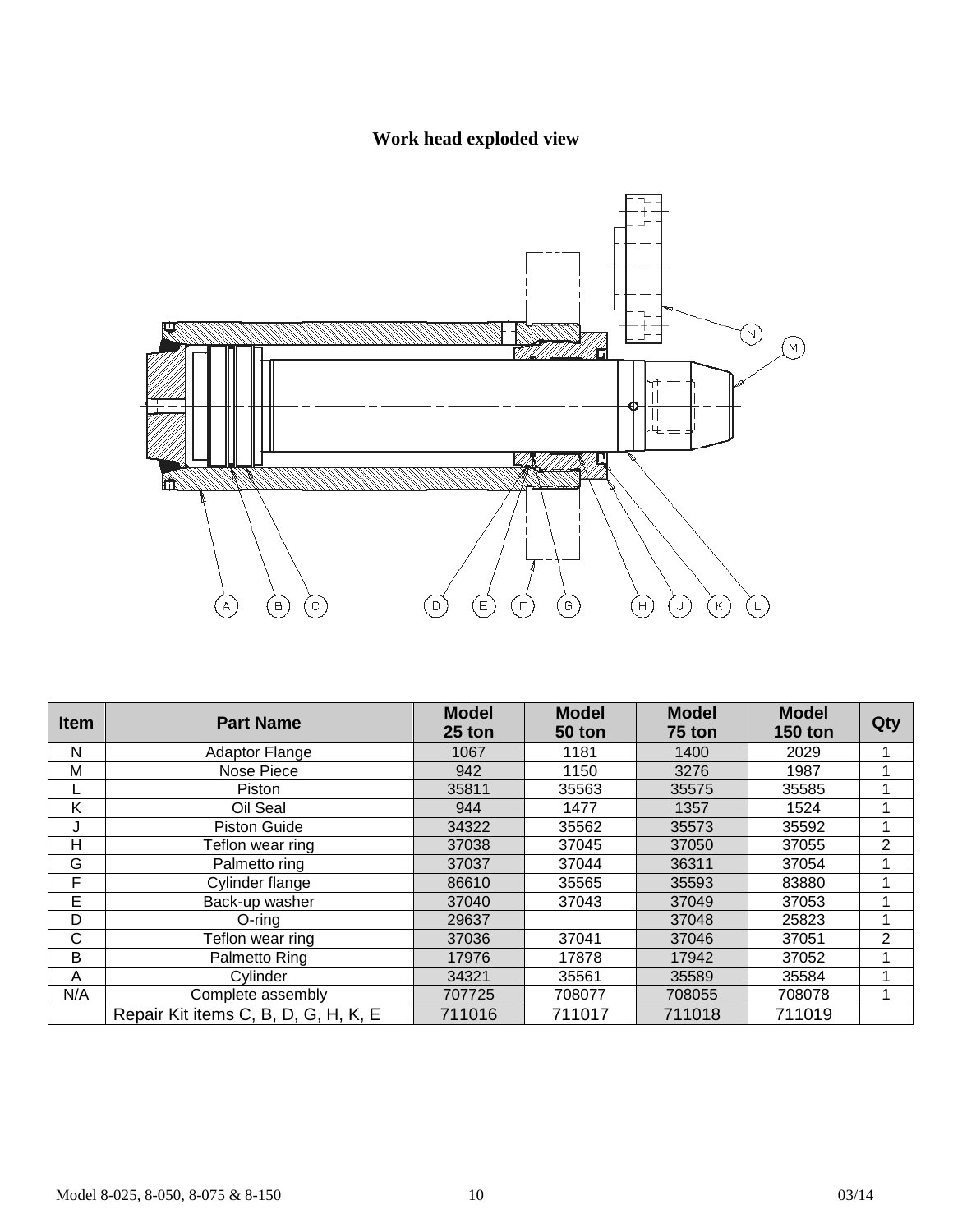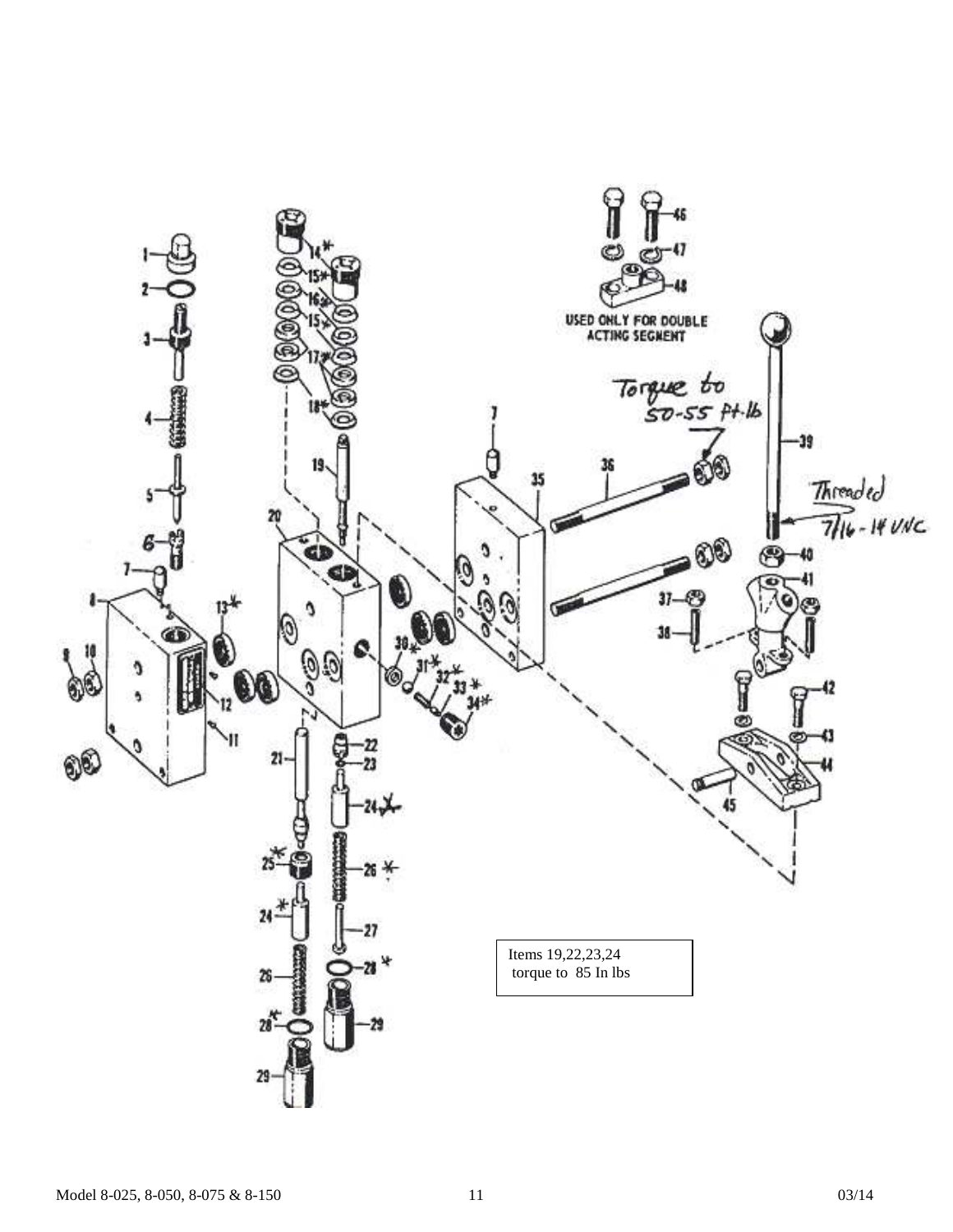| <b>Item</b> | <b>Part Name</b>                                                                                                                                                      | <b>Part number</b> |        |
|-------------|-----------------------------------------------------------------------------------------------------------------------------------------------------------------------|--------------------|--------|
| $2 - 6$     | Pressure head repair kit one each of 2-6                                                                                                                              | 54165              |        |
| 13          | Grommet                                                                                                                                                               | 47298              |        |
| 39          | Handle                                                                                                                                                                | 301328             |        |
| 41          | Saddle                                                                                                                                                                | 301329             |        |
| 48          | Dual valve operating lever                                                                                                                                            | 301330             |        |
| * Kit       | Valve segment unit repair kit, includes one each of items 25<br>and 30 thru 34, two each of items 14, 16, 18, 24, 26 and 28,<br>four each of 15 thru 17, 6 each of 13 | 67741              | 1 or 2 |
| **Kit       | Segment replacement, includes one each of 19 thru 23, 25, 27,<br>30 thru 34, 41, 44 and 45, two each of 14, 16, 18, 24, 26, 28,<br>29, 37, 38, 42 and 43.             | 301735             |        |

\*Note: 1 pc. For a 3 way valve (new 3way valve part number is 29661) **These Dynex valves have all ½" NPT port sizes** 2 pc. For 4 way valve (new 4 way valve part number is 29662)

\*\* Note: This kit is completely assembled and pre tested and ready for service.

29662 Dynex valve replaces the Dake valve 26-300 and 26-302. Repair kit for the 26-300 is part number 710146. No repair kit available for the 26-302.

29661 Dynex valve replaces the Dake valve 26-301. Repair kit for the 26-301 is part number 710146.

**Note**: If replacing a Dake valve with a Dynex valve, the port location may be different than the Dake valve.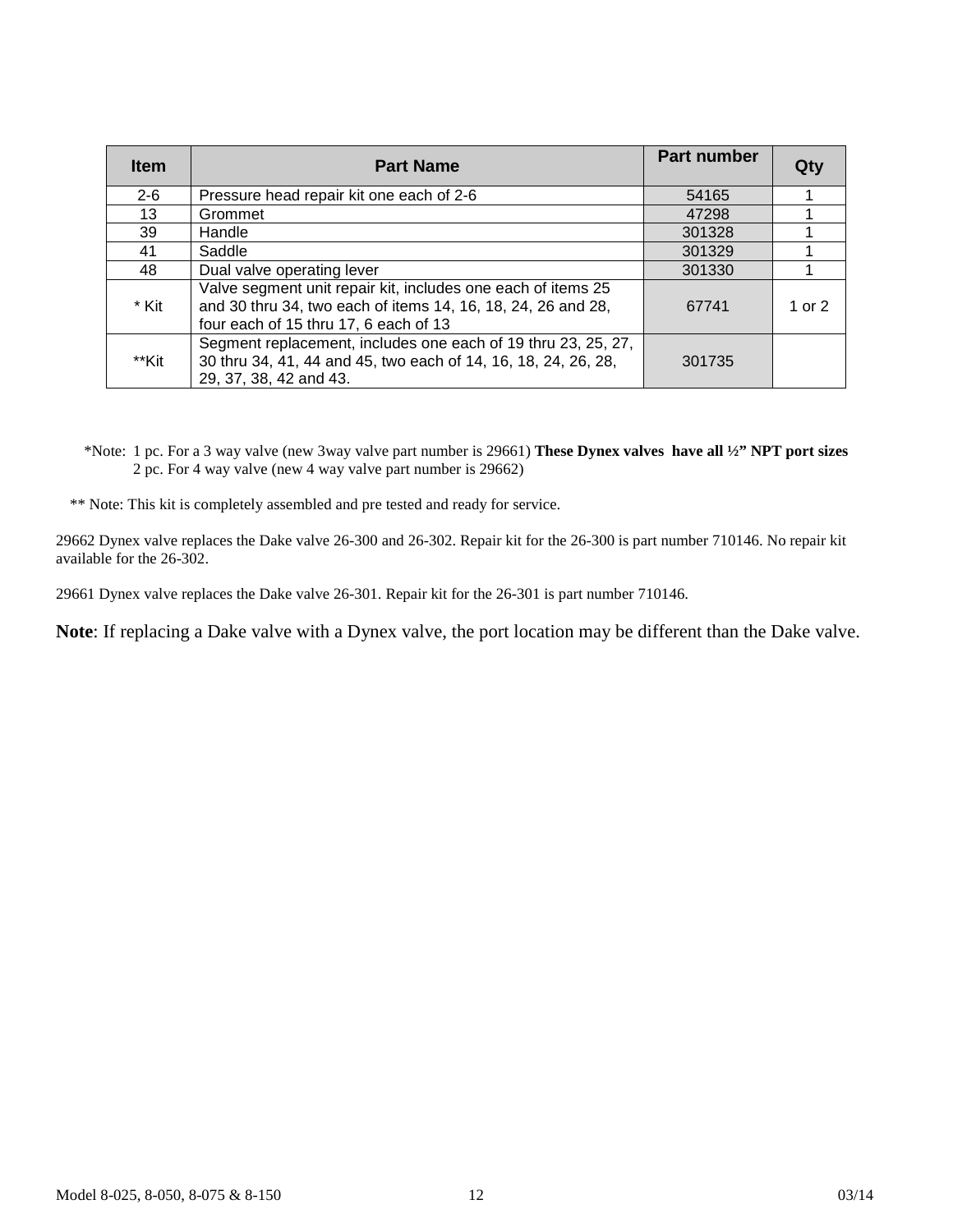## **THIS DIAGRAM IS FOR THE 25, 50 AND 75 TON MODELS ONLY**



D# 33720

## **Electrical parts list**  Part # | Part description | Qty 302062 | Starter enclosure | 1 29796 | Switch manual | 1 302187 | Motor starter 220 volt | 1 Motor starter 440 volt  $\vert$  1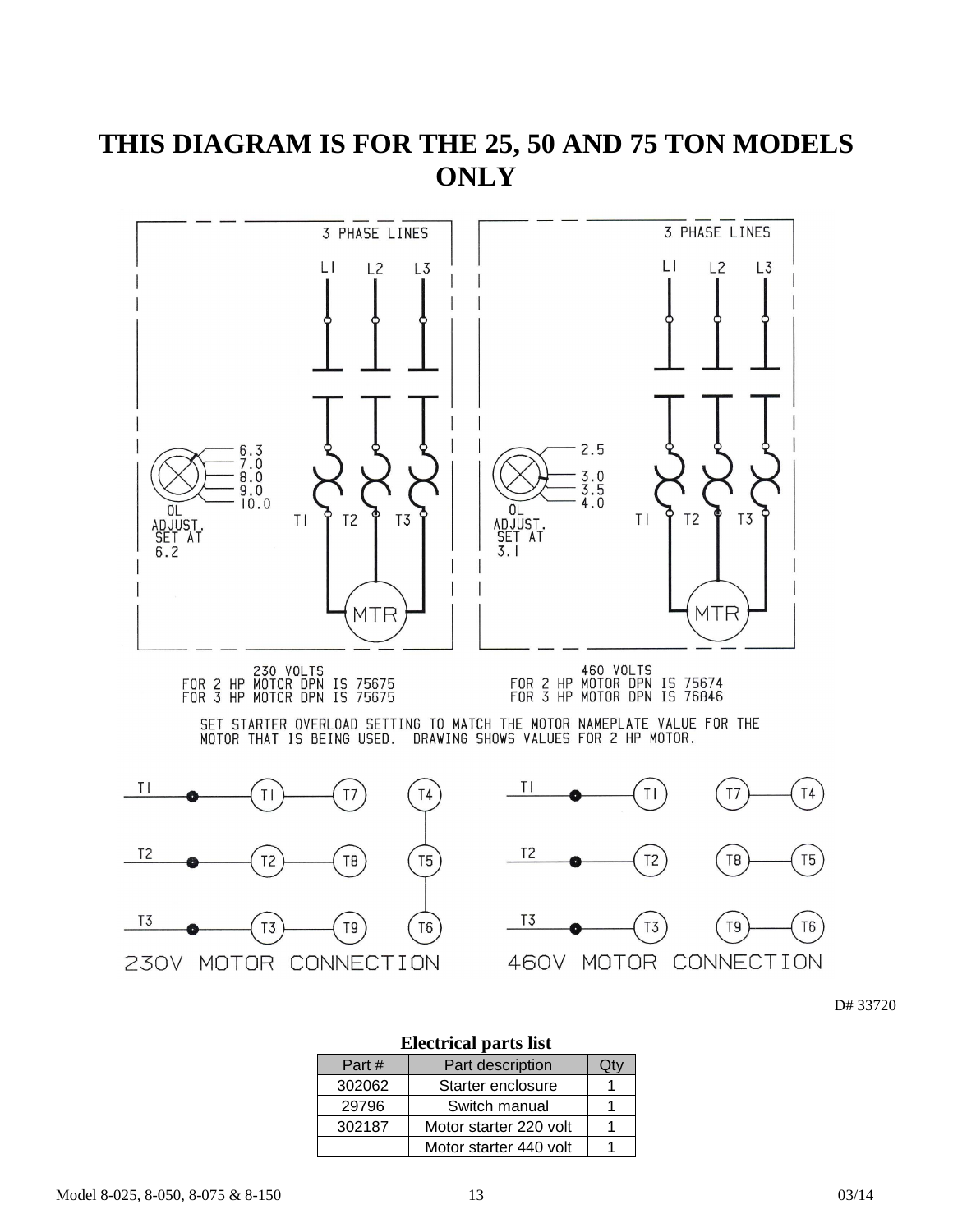|       | Heater overload (150 |  |
|-------|----------------------|--|
| 66244 | ton only)            |  |

## **150 ton model only**